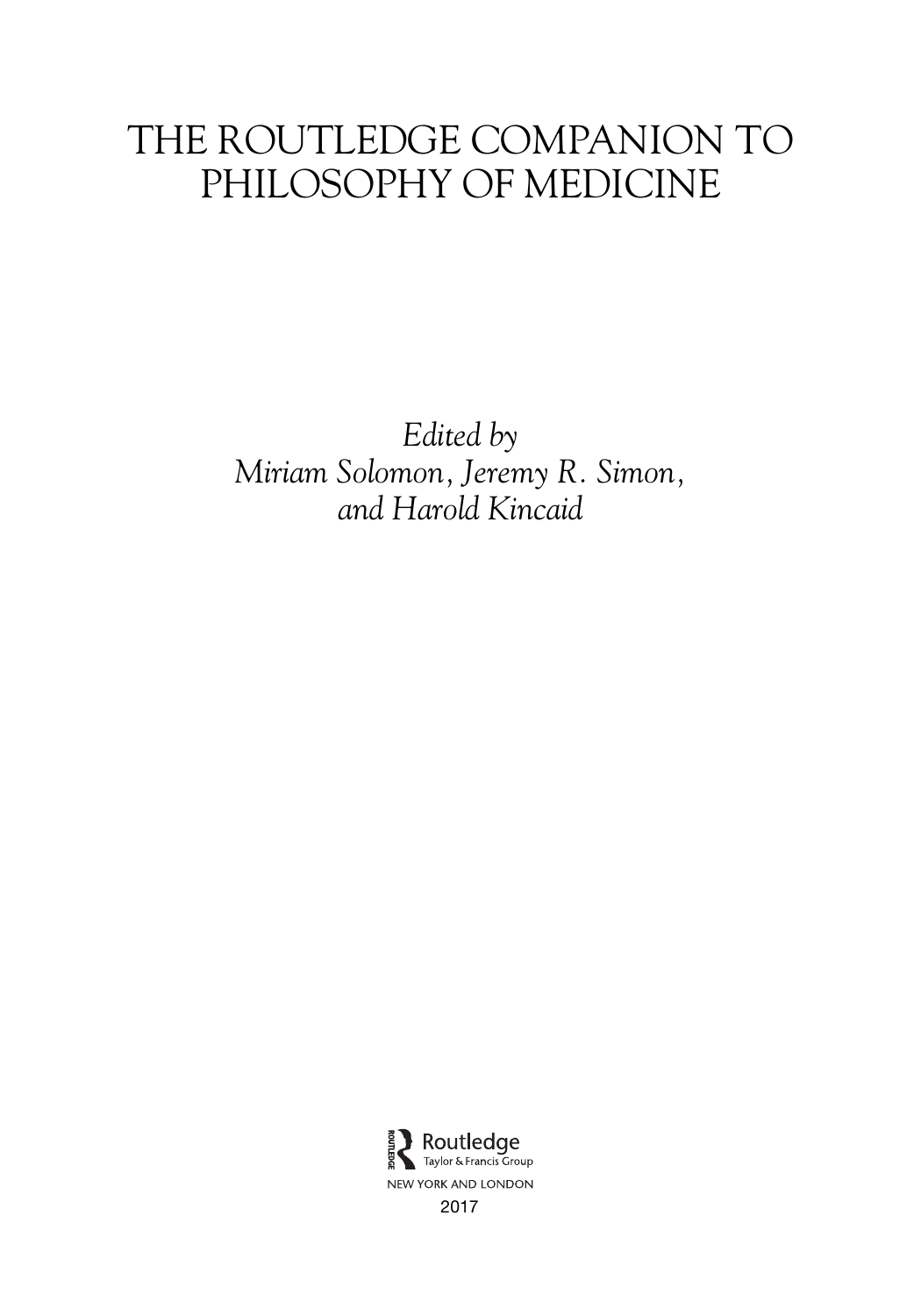# *Danielle Spencer*

 Listening is a rare happening among human beings . . . [it] is a primitive act of love, in which a person gives self to another's word, making self accessible and vulnerable to that word. — William Stringfellow, *A Keeper of the Word* (1994: 169)

# **Introduction**

 As physician and literary scholar Rita Charon describes, narrative medicine is medicine practiced with the "narrative skills of recognizing, absorbing, interpreting, and being moved by the stories of illness" (Charon 2006: 4). One of its fundamental tenets is the importance of *narrative competence* , of attending to the form and structure of storytelling. A clinician taking a patient history, like the skilled reader of a literary work, must recognize and understand not simply data as it fits into checkboxes of the electronic medical record but also the *way* the patient relates his experience, including context, narrative voice, tone, figurative language, and temporality. Where does the account begin? What is left out? Which perspectives are represented, and how? Further, how do both teller and receiver construct meaning reciprocally—and what is the form and ethics of this exchange?

 Such focus on clinical care enriched and strengthened by an understanding of narrative is integral to the field, which also includes varied areas of enquiry and modes of practice. Intrinsically interdisciplinary, narrative medicine draws upon literary theory and criticism, philosophy, creative writing, disability studies, psychoanalytic theory, critical race theory, qualitative research, sociology, and oral history, among other discourses. Key themes include:

- Humanistic healthcare education and training, with a particular emphasis on close reading
- Progressive pedagogy and a commitment to social justice
- Scholarship and creative expression about experiences of illness, disability, and caregiving

Through such practices the field explores the operation of storytelling in the clinical encounter, in conceptions of the self and intersubjectivity, in broader narratives informing health policy and social justice, and in the relationships among these different contexts.

# **Genealogy**

Narrative medicine affirms and explores the intrinsically narrative and humanistic nature of medical practice, offering a corrective to an accelerating trend toward bureaucratization and specialization, which has proven increasingly alienating for clinicians and patients alike.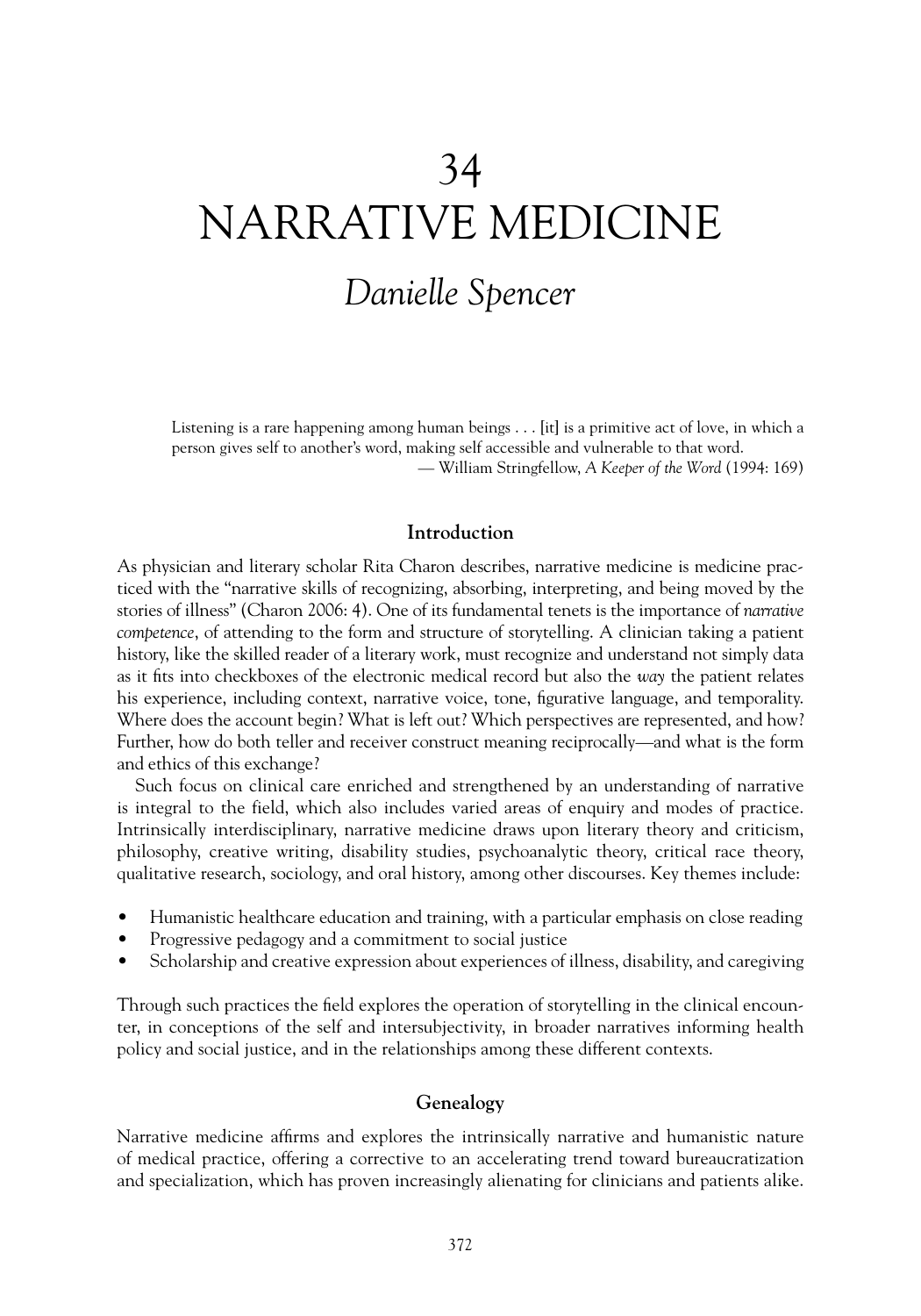Given the field's emphasis on narrative, it is especially important to note some of the circumstances in health care, society, and academic discourse contributing to its genesis and evolution—and also to acknowledge the contingency and selectivity of any particular account.

 In the United States, Abraham Flexner's (1910) highly influential Carnegie Foundation report instantiated a robust emphasis on biomedical science in medical education, and until recent years his recommendations for admissions requirements and curricular focus have remained largely intact in medical education. Inspired by the German system of that era and concerned primarily with standardization and scientific rigor, Flexner also acknowledged that medicine requires "requisite insight and sympathy on a varied and enlarging cultural experience" as well as ethical and social responsibility; however, critics point toward the omission of such humanistic values in his model, which describes the human body as "belonging to the animal world." Lamenting what he viewed as the growing impoverishment of the doctor- patient relationship, in 1926 Flexner critic Francis Peabody memorably reminded medical students that "one of the essential qualities of the clinician is interest in humanity, for the secret of the care of the patient is in caring for the patient."

 Throughout the 20th century many voices joined Peabody in addressing the scope of care and warning against dehumanization in medical practice. Eric Cassell, decrying the alienating legacy of Cartesian mind- body dualism, explained that "Suffering is experienced by persons, not merely by bodies, and has its source in challenges that threaten the intactness of the person as a complex social and psychological entity" (1982: 639). Similarly, Charles Odegaard (1986: 16), critiquing Flexner's mechanistic description of the human body, cautioned that

 The physician who is educated to see his patient as only a collection of interrelated tissues and organs is not seeing his patient whole; and, except as he may be aided fortuitously by untutored intuition, he will not be able to deal with his patient's health in all its aspects.

 Over time such calls to tutor the clinician's intuition became increasingly acute as awareness grew of the alienating effects of health care education and practice; studies demonstrated a dramatic drop in students' levels of empathy and compassion throughout medical school, and writings by patients and clinicians reflected growing cynicism and estrangement.

 Such a rising tide of discontent in health care joined with social trends and political movements of the 1960s and 70s—the civil rights movement, the growth of women's health awareness, community health centers, patient advocacy, and disability rights, among many others—combining to produce a range of innovative and interdisciplinary responses. The biopsychosocial model promulgated by George Engel (see Chapter 40) emphasizes the multifaceted psychological and social context of health and illness, while patient- centered care, relationship- centered care, and the patient's rights movement privilege patient/family values as well as collaboration and transparency in medical decision- making. The hospice movement, influenced by the work of Elizabeth Kübler- Ross and Cicely Saunders, offers a more humanistic approach to the processes of dying and grieving. The field of bioethics arose in the wake of the Nuremburg Trials concerning human experimentation by Nazi researchers and clinicians as well as the abuses of research projects such as the Tuskegee syphilis study and the Willowbrook hepatitis experiments, with Henry K. Beecher (1966) acting as a particular catalyst, pointing toward "ethical errors" and "troubling practices" in human experimentation. Bringing philosophy into conversation with health care, law, and sociology, bioethics addresses questions in research ethics, medical decision- making, and social justice, with particular emphasis on issues raised by new developments in biotechnology. In addition, medical humanities as well as "Literature and Medicine" entered the curricula of medical schools in the U.S. beginning in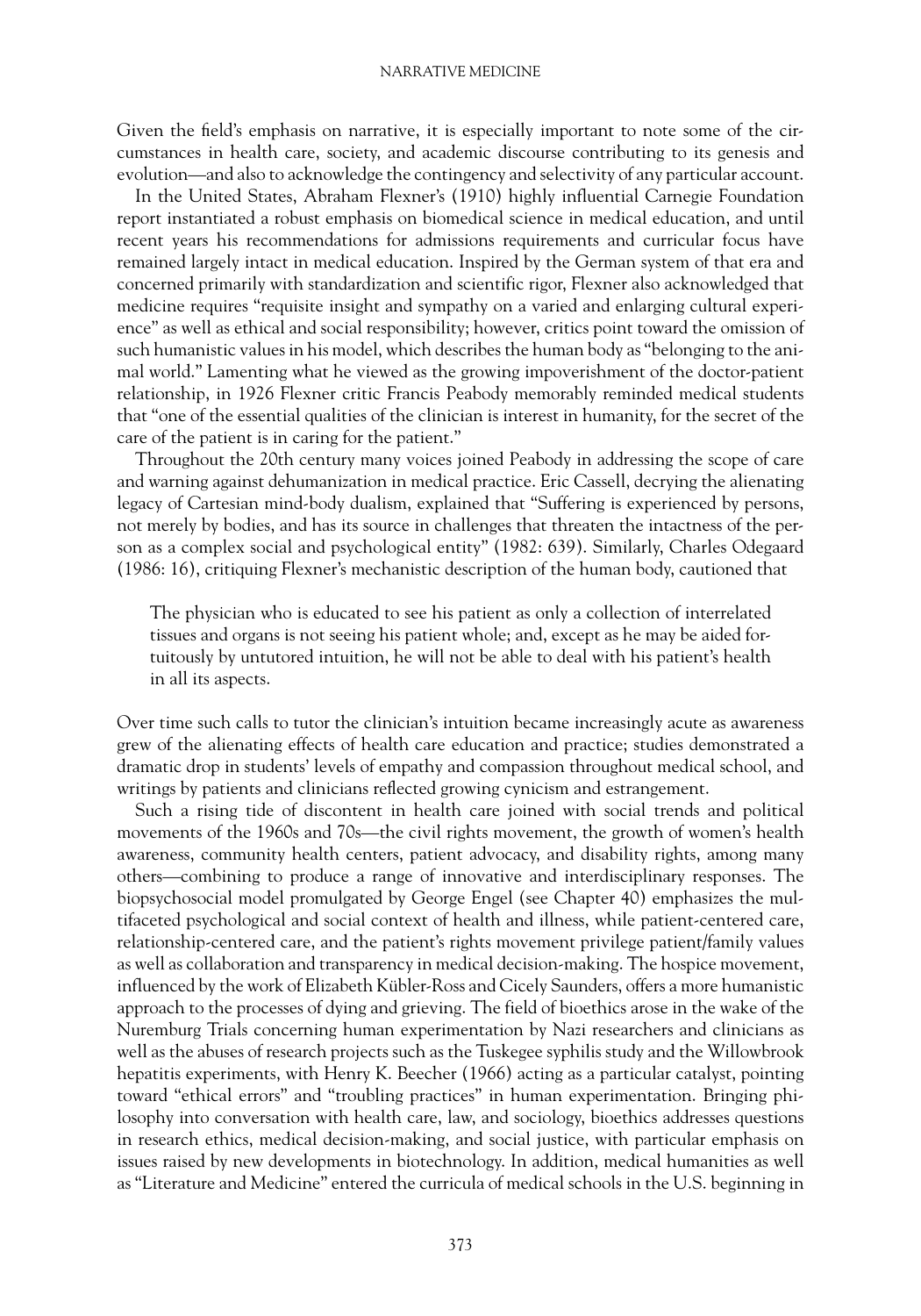the early 1970s, accentuating the study of literature—typically topical works oriented toward clinical care and illness—as a means of improving clinicians' understanding and enriching ethics education. This era also saw a tremendous growth in writing and activism about experiences of illness, disability, and caregiving, which accelerated dramatically during the AIDS epidemic of the 1980s and '90s.

 Many of these trends coincided with a "narrative turn" in the humanities, social sciences, and popular culture beginning in the later decades of the 20th century. Fields as diverse as history, sociology, cognitive science, law, business, psychology, literature, and cinema experienced a resurgent recognition of the prevalence and relevance of narrative—a revival of interest in storytelling taking different forms in various disciplines. Each of these discourses possesses its own framework and terminology, and so a brief précis can, at best, gesture toward these contexts: in literary criticism and theory, the narrative turn is comparable in magnitude to the earlier "linguistic turn," indicating a move away from deconstructionism while retaining a keen attentiveness to the particularity and contingency of narratives and their role in structuring knowledge and power. Meanwhile, Hayden White elaborates an influential formal analysis of historiography—its modes of emplotment, argument, and ideology—exploring the narrative tropes structuring our understanding of the past. Similarly, in areas such as post- colonial and feminist studies the identification of hegemonic narratives offers insight into their ideological effect on historical and scientific orthodoxy, as in Homi Bhabha's study of narrative and nation- states, or Donna Haraway's exploration of "allowable stories" in biology.

 In philosophy Richard Rorty offers an influential narrativist methodology, turning from scientific definition and argument toward a literary style, analyzing philosophical works in comparison with novelistic fiction and stressing the importance of "telling a new story." Literature and the arts, too, reflect a resurgent concern with storytelling after the interest in "anti- narrative" exemplified by the French *nouveau roman* , and (in some quarters) moving beyond what Paul Ricoeur described as a "hermeneutics of suspicion"-a deep-rooted distrust of narrative's seemingly illusive legerdemain and power to ideologically conscript the reader. The field of narratology—the study of narrative—itself shifts from a structuralist conception of narrative coherence grounded in literary forms towards "postclassical" narrative theory, embracing a broader range of modes of expression and media types: human exchange, performance, dance, visual art, spoken word, interactive online communication, corporeal narratives, and hybrid permutations. Thus, each of these turns is particular to its field, yet such common interest in narrative emphasizes its importance in expressing and structuring discourse, identity, and experience.

 Narrative medicine arises in this context, responding to the crisis in health care and drawing upon scholarship in the humanities and social sciences. There is no single starting point to the field, but physician- scholars Trisha Greenhalgh and Brian Hurwitz's (1998) formative *Narrative Based Medicine: Dialogue and Discourse in Clinical Practice* notably united clinicians, historians, psychotherapists, literary scholars, computer scientists, creative writers, biologists, epidemiologists, anthropologists, ethicists, and educators bridging biomedicine and the humanities. With writings on illness narratives, pedagogy, and ethics, the volume explored the myriad ways in which experiences of illness and care unfold in narrative terms and the implications for clinical practice, reflecting a rich history of such work. The field reached a critical point of articulation and development at Columbia University in New York with Rita Charon and colleagues' scholarship and implementation in a range of contexts, including the medical school curriculum. Charon, whose 2006 *Narrative Medicine: Honoring the Stories of Illness* is a canonical work in the field, was joined at Columbia by literature and film scholar Maura Spiegel, philosopher Craig Irvine, physician- scholar Sayantani DasGupta, psychoanalyst Eric Marcus,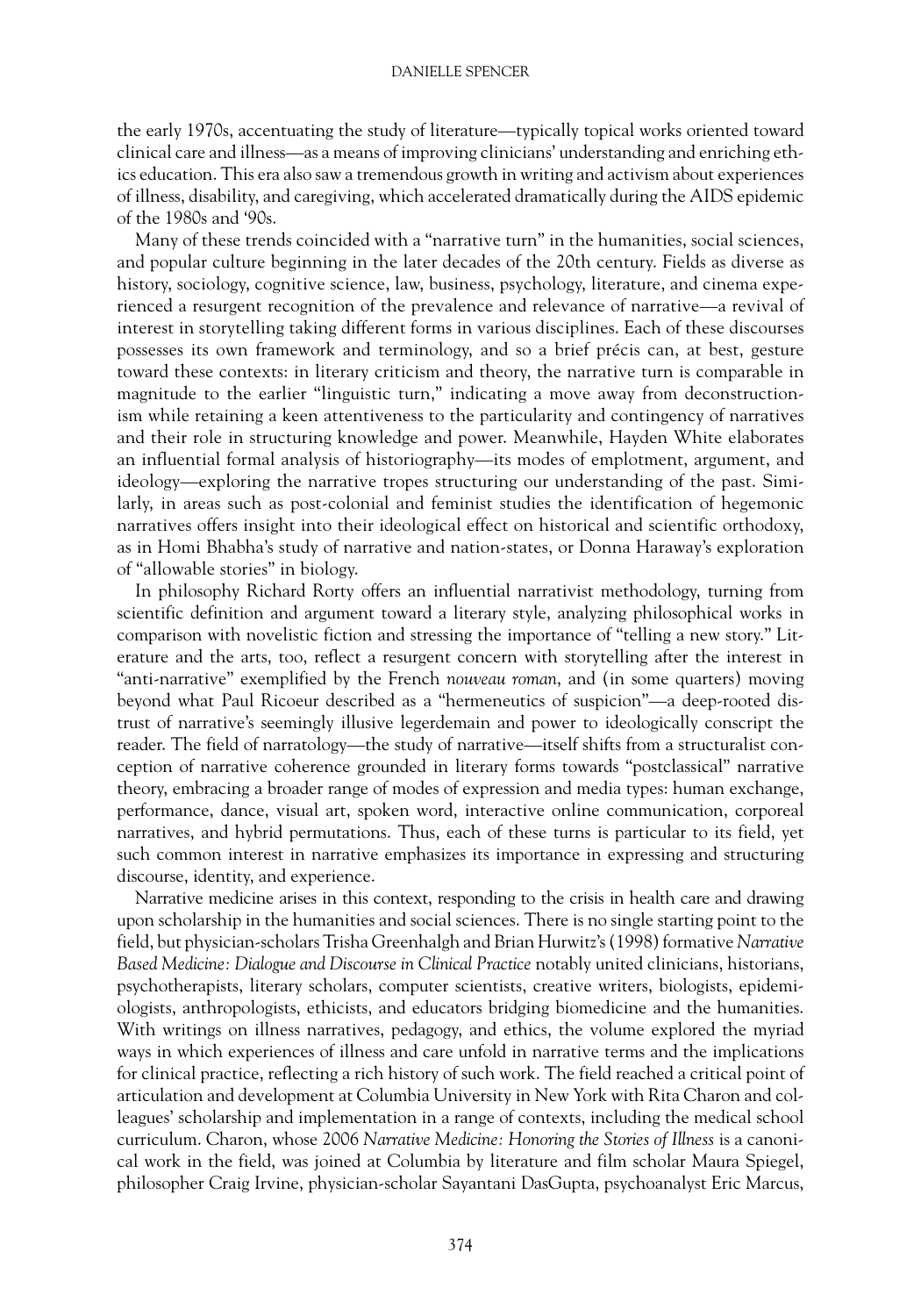fiction- writer David Plante, and scholars Marsha Hurst and Rebecca Garden, among others. Sharing an interest in healthcare- themed literature with "Literature and Medicine", the scope of enquiry broadens to study the narrative structure of works of art addressing a wide spectrum of topics, with "texts" reflecting the range of postclassical narrative theory: stories expressed in the body, in silence, in dialogue, graphic novels, oral history, and technology, alongside more traditional literary genres. Utilizing a variety of techniques, narrative medicine emphasizes the importance of developing narrative competence and explores its relevance to the health care setting *.* One of the distinctive practices developed by the Columbia practitioners is a workshop method of close reading, prompted writing, and dialogue, which is described and discussed below.

# **Close Reading in Practice**

 Close reading is central to narrative medicine: skilled attentiveness to a text, with particular interest in the form of an account. The act of reading in this sense parallels the act of listening, and by learning and practicing narrative competence we may offer better care and understanding. As Charon (2006: 107) explains, a physician

 must be prepared to comprehend *all* that is contained in the patient's words, silences, metaphors, genres, and allusions. Listening and watchful clinicians must become fluent in the tongues of the body and the tongues of the self, aware that the body and the self keep secrets from one another, can misread one another, and can be incomprehensible to one another without a skilled and deft translator.

 A narrative medicine workshop dedicated to honing narrative competence may take various forms and occur in a range of contexts; it may include health care students, nurses, physicians, persons experiencing illness or disability, or another type of group.

 Taking the example of clinicians reading and discussing a poem: the group may first read the poem aloud together, perhaps twice, listening for and discussing its syntax, details, and nuance, its cadence and silences, its narrative voice, its arc. A trained facilitator often guides the reading and discussion, encouraging participants to heed their own affective responses while simultaneously engaging and honing their analytic faculties to better understand the work. The piece under discussion may or may not explicitly address themes of illness. A group of clinicians often finds that non- medical topics prevent them from slipping into a familiar mode of analysis and diagnosis; the effect can be both unsettling and generative, and inevitably the discussion will return to health care, but with a different valence. Through close attention to detail, participants become aware of the ways in which the work elicits emotional and intellectual reactions, and the group typically experiences a variety of different responses. Such diversity can be surprising and revelatory, and readers must learn to sit comfortably with multiple perspectives and to tolerate ambiguity.

 Although the tools of narratology and literary theory are operative in such discussions, technical terminology is often de- emphasized, particularly in an introductory workshop. A facilitator trained in literary criticism and theory may prompt a group of physicians to consider concepts arising from critical sources—such as French narratologist Gerard Genette's distinction between story, narrative, and narration, or Russian literary critic Mikhail Bhaktin's conception of chronotope, describing the interwoven aspect of time and space in literature all without necessarily using such terms nor referencing the theorists. This practice certainly varies, and many narrative medicine workshops and seminars will explicitly invoke and study the critical tradition, but some groups may be unlikely to embrace a corpus of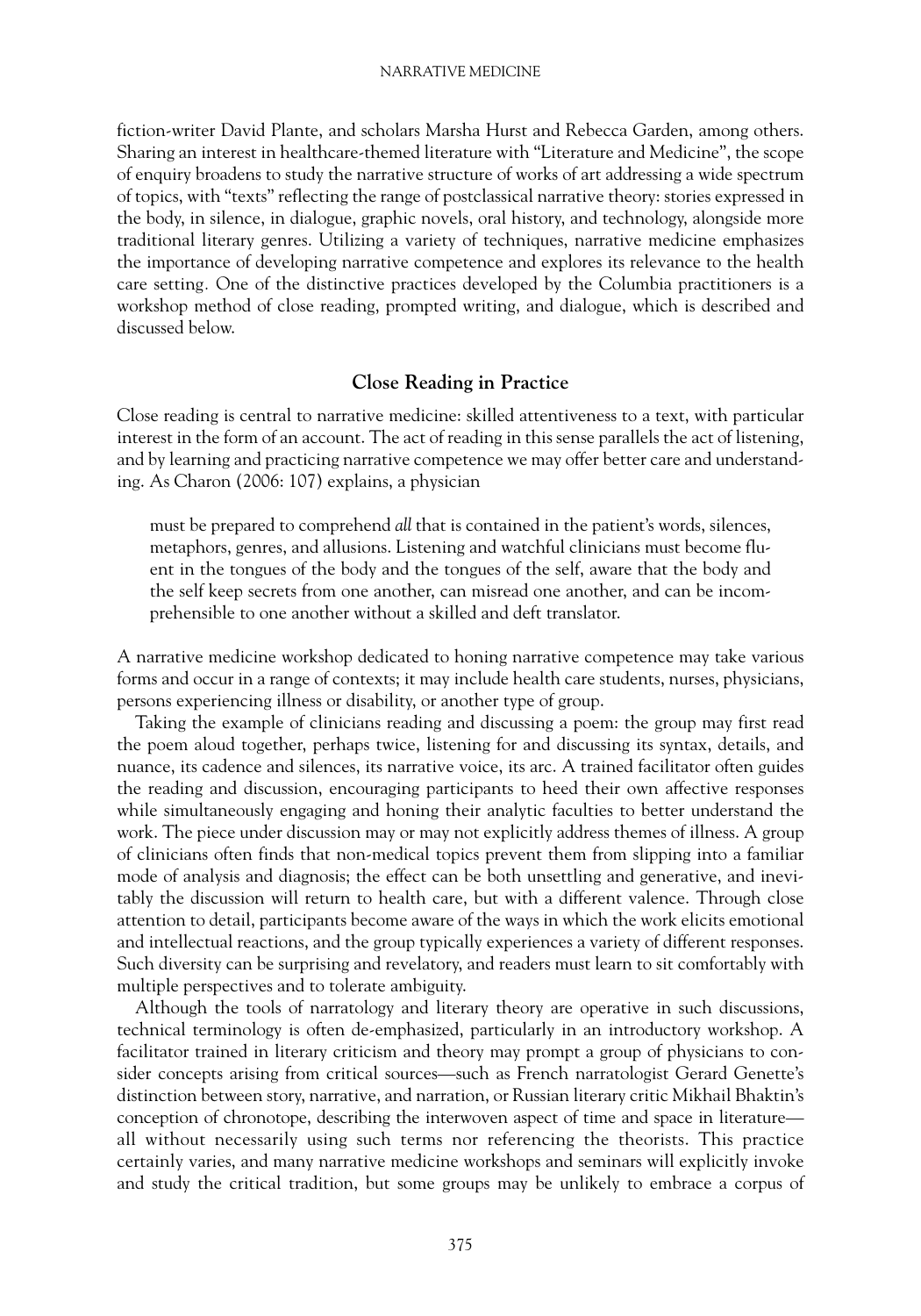unfamiliar technical terms. Broadly speaking, the pedagogical approach is more progressive than didactic, nourishing a rigorous collaborative interpretive process. Some facilitators may deemphasize the author's biographical circumstances in order to avoid the presumption of a singular interpretation (what New Critics termed the "intentional fallacy"), while other discussions will take as their starting point a work's social, cultural, racial, and political context, the ways that it reflects and addresses specific historical conditions. In this sense the range of practices reflects the heterogeneity of contemporary critical discourse, which we will explore further below.

 Following upon a discussion of the literary work, the group may be offered a short writing prompt and a brief amount of time in which to write—perhaps five minutes. The prompt often bridges the themes of the piece under discussion with individual reflections and experiences. For example, after discussing Elizabeth Alexander's (1997: 60) prose poem "Haircut," which describes a visit to a Harlem hair salon and includes the line, "What am I always listening for in Harlem?"—the group may be asked to write, beginning with the phrase: "What am I always listening for . . ." Typically many participants share what they have written, and then the group discusses the responses with close attention to form, structure, detail, and so forth, practicing the tools of narrative competence. The text and prompt must of course be crafted with sensitivity to context and with respect for participants' privacy and the operation of hierarchy and privilege within the group. Such an exercise calls upon interpretive and creative capacities that in many cases have long remained dormant.

 How does this practice affect medical decision- making? The combination of close reading, writing, and discussion echoes the "different movements within clinical telling and listening" articulated by Charon (2005) as attention, representation, and affiliation: *attention* , as a form of listening and understanding, is reciprocally nourished by the receiver's attempt to formulate and *represent* what she has heard through a process such as writing, and both contribute to greater *affiliation* between teller and receiver. In the clinical context attention often takes the form of a physician's receptive and focused listening to a patient's account; representation may consist of the clinician's act of reflective writing about the experience, which then nourishes the quality of attention she is able to offer, thus enriching the affiliation between doctor and patient and improving diagnosis and treatment.

 In the example of a group of clinicians in a narrative medicine workshop, the poem and discussion may offer specific insights informing medical decision- making and treatment, such as greater awareness of a patient's particular cultural context or of the clinician's own presumptions and projections. Through the act of inhabiting another point of view—both in the literary work and in the discussion of participants' different responses—a clinician may become more adept at imagining various perspectives. And by honing narrative competence through the triad of attention, representation, and affiliation, clinicians approach the care of the sick with greater awareness of stories' structure and import. The practice, too, offers an opportunity for clinicians to reflect upon their own experiences and to nourish—or in some cases revive—the humanistic basis of health care, and it notably contributes to greater collegiality and inter-professional collaboration as well.

 Charon (2006: 177) tells the story of a new patient in her internal medicine practice and the ways in which she employs narrative medicine techniques to improve clinical care:

 A 46- year- old Dominican man visits me for the first time, having been assigned to my patient panel by his Medicaid Managed Care plan. He has been suffering from shortness of breath and chest pain, and he fears for his heart. I say to him at the start of our first visit, "I will be your doctor, and so I have to learn a great deal about your body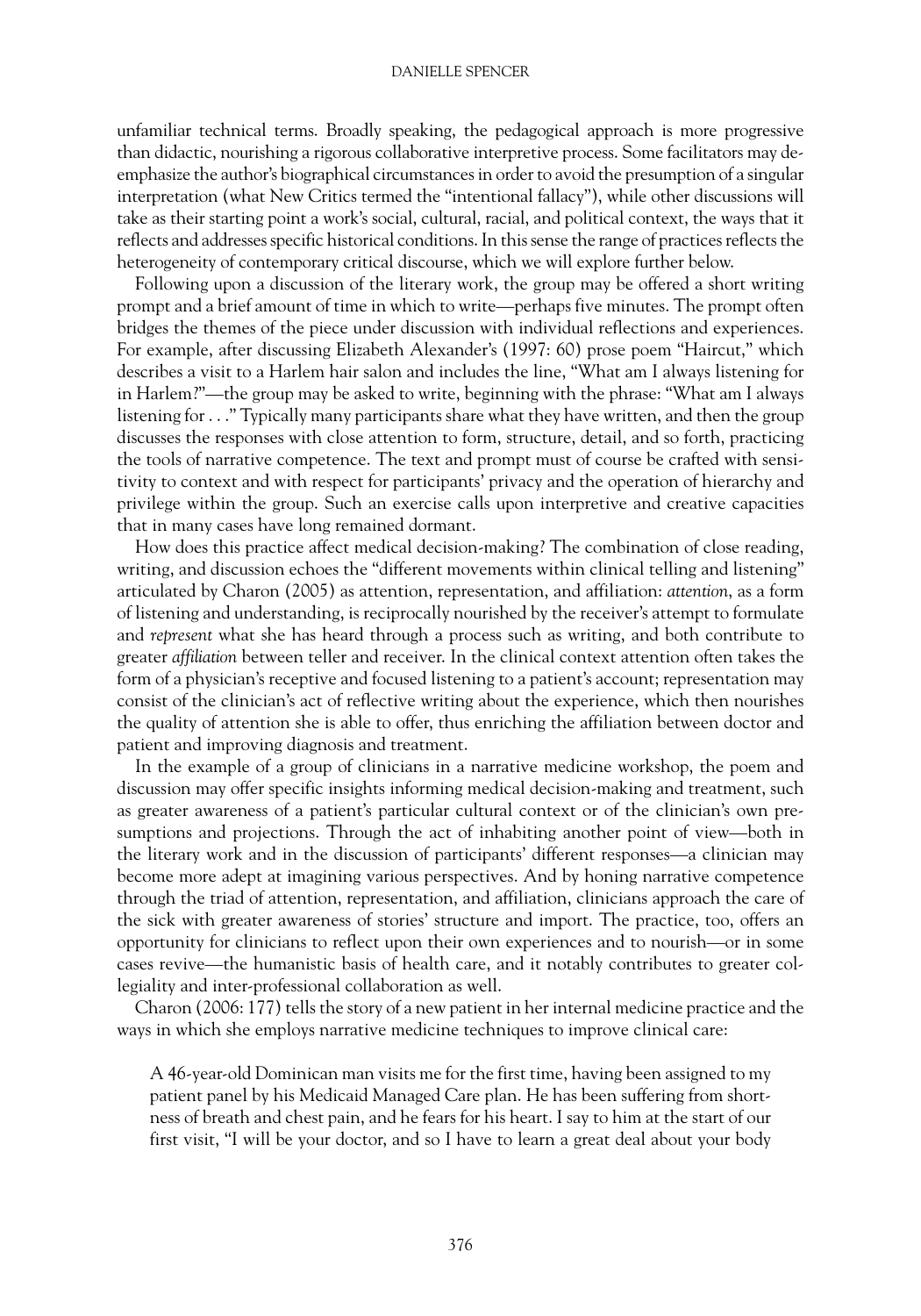and your health and your life. Please tell me what you think I should know about your situation." And then I do my best to not say a word, to not write in his medical chart, but to absorb all that he emits about himself—about his health concerns, his family, his work, his fears, and his hopes. I listen not only for the content of his narrative but also for its form—its temporal course, its images, its associated subplots, its silences, where he chooses to begin in telling of himself, how he sequences symptoms with other life events. After a few minutes, the patient stops talking and begins to weep. I ask him why he cries. He says, "No one ever let me do this before."

 In this example, Charon exhibits a form of *attention* that her patient—who she calls Mr. Ignatio Ortiz—had not experienced in a clinical context. She then writes about the experience and shares it with Mr. Ortiz (who also grants permission for its publication), thus *representing* it, resulting in heightened *affiliation* between the two. Charon describes the complexity of Mr. Ortiz's health concerns, including depression, joint pain, cardiac disease, and difficulty working, as well as her commitment to listen for his physical symptoms as well as his "story of himself." When she refers him for specialized cardiac care, his willingness to trust and accept treatment is strengthened by the manifest affiliation between the two. When she attempts to discern the complex relationship between his inability to work and support his family and his coronary artery disease, she sees them as part of an integral whole and deploys a keen attentiveness to the narrative form his experience takes. As she describes, such an approach toward receiving a patient's story does not necessarily take longer than a standard interview, but the clinician must be trained and willing to hear it with a nuanced appreciation for the import of its narrative structure alongside the factual data: "I try my best to register the diction, the form, the images, the pace of speech. I pay attention—as I sit there at the edge of my seat, absorbing what is being given—to metaphors, idioms, accompanying gestures, as well as plot and characters represented for me by the patient" (2006: 187–188). These narrative skills have a direct bearing on the clinical care Charon is able to provide as a physician.

 There are many and varied forms of narrative medicine practice that engage clinicians and non- clinicians alike. Creativity, in various forms, is integral—clearing a space for a participants to exercise and express the imagination. The "Parallel Chart," another formulation of Charon's, encourages health care students to write reflective notes about their clinical experiences, complementing the rubric of a standard H&P (history and physical examination) or SOAP (subjective, objective, assessment, and plan) note. A graduate- level seminar may combine the workshop experience with readings in literature and philosophy, while a medical school seminar or patient group may study thanatology or visual art. Film is a particularly rich medium for exploring the effects of narrative; as literary and film scholar Maura Spiegel and psychologist Arthur Heiserman (2006: 464) explain, "movies can light up parts of ourselves that have been dark for awhile," and a film prompts the viewer to engage in a way that evokes Arthur Frank's description of "thinking with" stories.

 Illness and disability narratives, too, are an important area of study, from published memoirs to oral history to spoken word, with attentiveness to the operation of privilege and disenfranchisement: how might we understand "contested narratives," and how to interpret the role of silence? Does a category such as illness or disability narratives risk perpetuating a reductive pathologizing lens? In this sense the field is continually engaged in a dynamic process of interrogating the terms of health care, their implicit ideology and effects, as well as its own premises. It is, then, particularly important to situate the field, to explore its critical roots and context.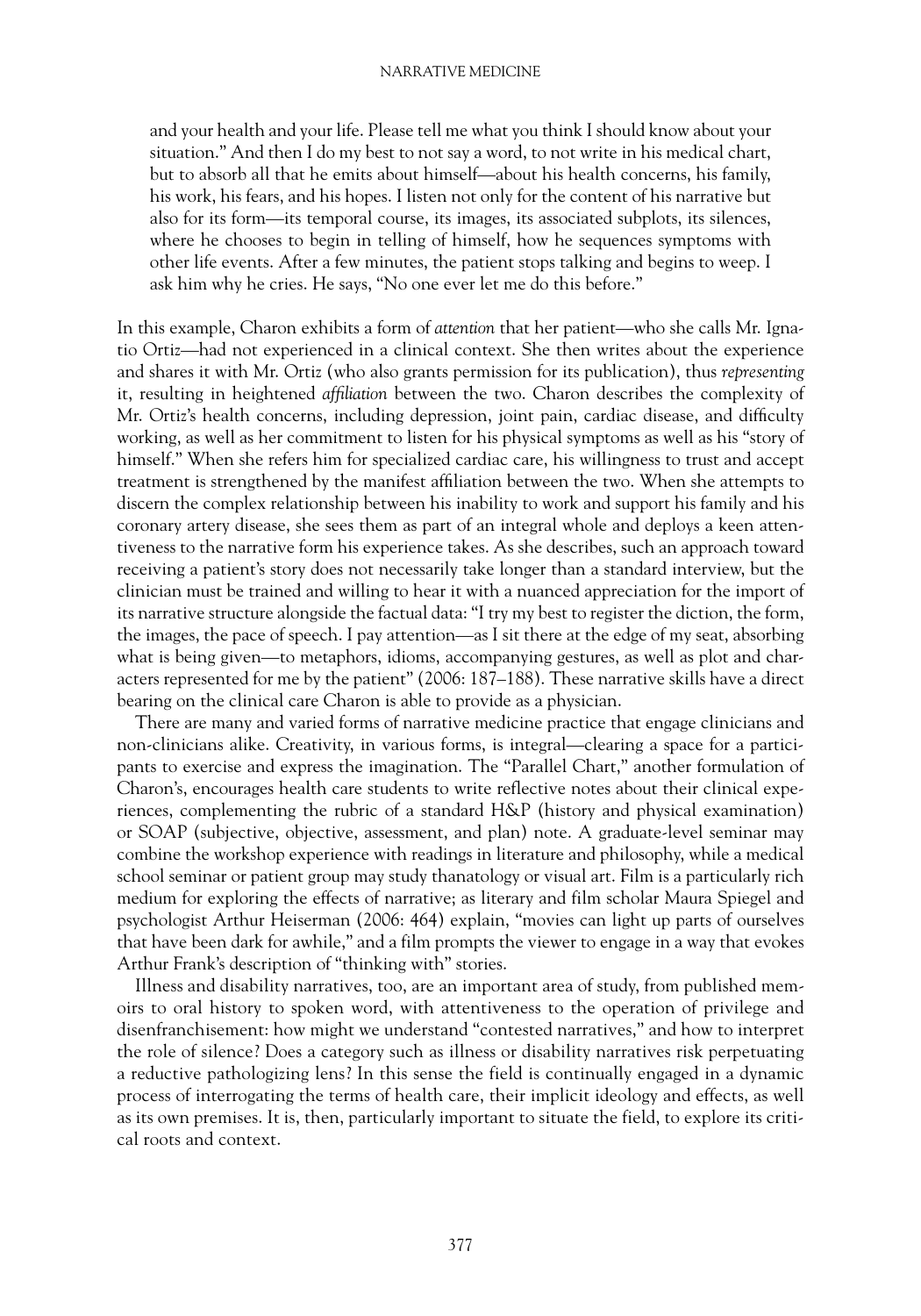# **Critical Topography**

 True to the breadth of its practices and its interdisciplinary character, narrative medicine draws upon a variety of literary and philosophical schools of thought. Just as our account of its genealogy is necessarily selective, any map of its critical topography will represent a particular (and necessarily partial) narrative, privileging certain perspectives and eliding others. We will endeavor to navigate portions of its terrain, traversing some paths and—given the constraints of an introductory essay—merely nodding toward many essential areas.

 The practice of close reading, integral to the field, has roots extending to exegesis of sacred texts, and enters into the tradition of literary theory and criticism with varied interpretations of what it entails, how it is situated, and what constitutes a text. Notably, the mid- century literary movement of New Criticism elaborated a focus on close reading of literary works, particularly poetry. Drawing upon and responding to British thinkers such as I. A. Richards, American writers and critics including John Crowe Ransom, T. S. Eliot, Robert Penn Warren, and Cleanth Brooks encouraged close study of a poem or work of prose as an entity expressing a type of organic harmony—Brooks likened the beauty of a poem to the unity of a flowering plant, including roots, stalk, and leaves. The methodology of New Criticism offers tools for formal explication of the structure and operation of a work, including its paradoxes and tensions, the relationship between the literal and the figurative, and so forth. However, following Brooks's metaphor, meaning does not quite extend to the *soil* of the plant, as interpretation is largely detached from historical context, the intention of the author, and the response of any given reader. While such a-historicism is, now, itself an historical chapter in mid-20thcentry academic discourse, the practice of close reading has remained essential to literary study through the passage of many different models of criticism and theory.

 As Rita Felski (2008: 52) describes, "Academic fashions may come and go, but a sharply honed attentiveness to nuances of language and form is still held, by most scholars and teachers of literature, as an indispensable sign of competence in their field." Narrative medicine draws upon this tradition, asking how we may attend closely to the form of a text, slowing down to see what is at work in its operation. When a group lingers over three lines in a poem, discussing the resonance of particular words or a subtle shift in narrative voice, we become attuned to the operation of language in a different register. Such awareness informs our capacities as readers and as listeners. We may emerge with a different understanding of the metaphors employed in speaking about illness experiences, their evocations and significance. We may also hone our sensitivity to the way a narrative voice is figured, noting with fresh awareness the *lack* of a first- person narrator in a standard clinical or scientific account and the import of such rhetorical choices in framing medical and ethical decisions.

 Fortunately, many modes of literary criticism offer direction in practicing close reading with attentiveness to different dynamics of a creative work and its context. For example, Derridean Deconstructionism analyzes a text (nearly infinitely broadly understood) as a series of unending signifiers; language is also, in this view, laden with hierarchical terms that can be exposed through close reading and synthesized in a new form encompassing unending interplay, eternally resisting closure. New Historicism considers the exchange between culture and literary works, emphasizing historical context and the ideological import of any form of discourse—in this sense, exploring the soil of the plant, the setting that is discounted in New Criticism's model of formal "unity." And, admitting another critical element, readerresponse theory stresses the importance of the reader—to belabor our analogy, the *beholder* of the beautiful flowering plant—and her role in co- creating meaning, bringing her own memories, associations, thoughts, and feelings to bear on a particular text. Scholars such as Norman Holland, Louise Rosenblatt, Stanley Fish, and Roland Barthes advance different models of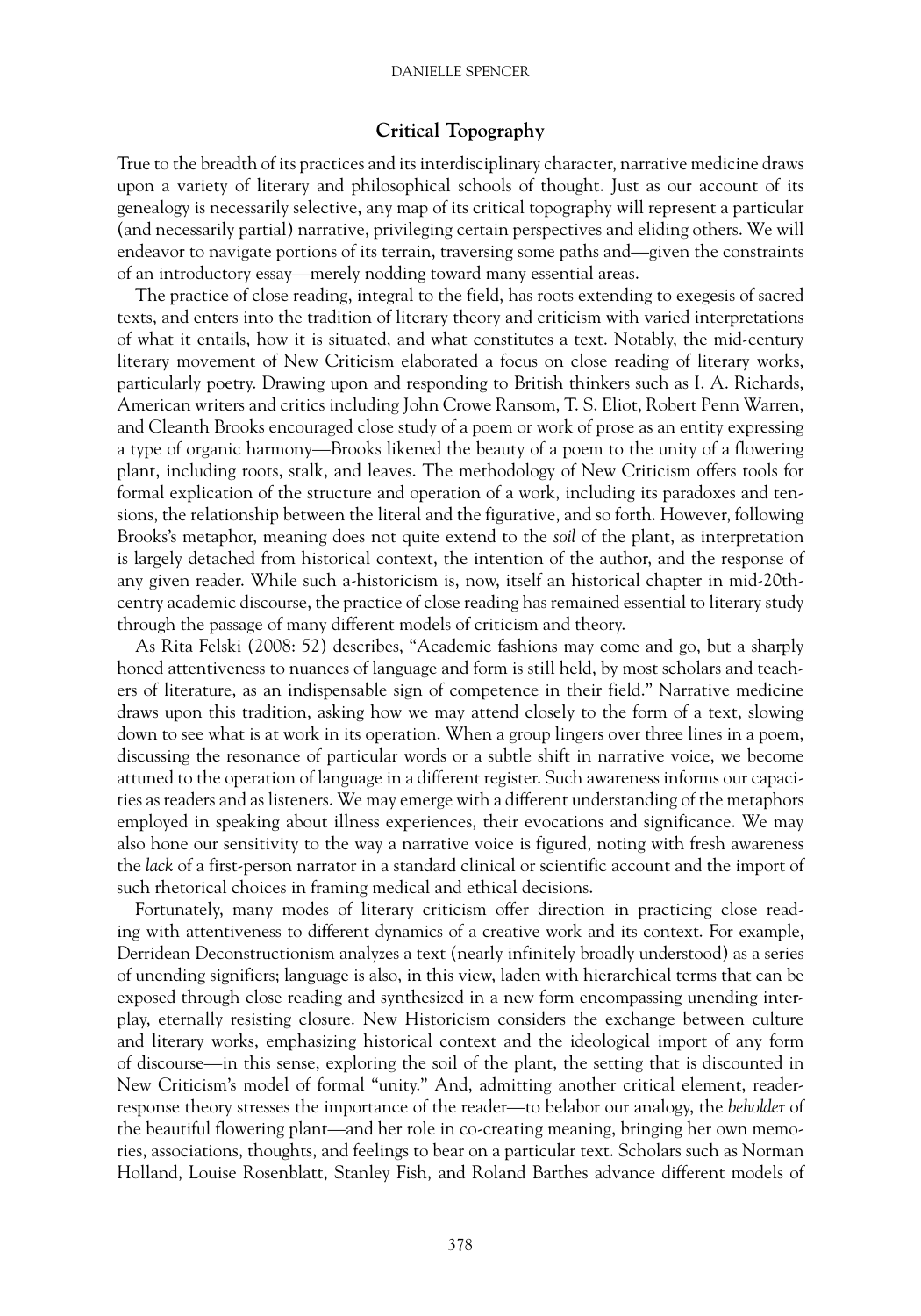reader- response theory, and the school of criticism contains a range of perspectives on the locus of meaning- making, from underscoring the way a given text provokes certain reactions to accentuating the singular response of each particular reader.

 A narrative medicine workshop or class setting draws upon a breadth of critical perspectives, an approach that highlights the contingency of any given school of thought. In particular, readers are encouraged to consider the means by which their reactions to a complex artistic work are activated, including the role of socio- historical context and individual identifications and projections. Through close reading and discussion of a literary work and of the group's prompted writing, readers learn to acknowledge the particularity of any given response and to recognize the range of different understandings. Such revelations are experiential and quite potent; they cannot be conveyed with the same effect through a lesson in literary criticism or cognitive science. A workshop participant comes to perceive her own role in a different and more nuanced fashion and—critically—applies that understanding to *listening* . For just as the reader of a text participates in meaning- making, the listener, too, co- constructs meaning with the teller of an account. And just as reader-response critics vary in their view of the relationship between text and reader, we may also ponder a range of possible relationships between teller and listener. When a person gives an account of a bodily experience to another—such as a patient describing his pain to a doctor—how is meaning constructed? To what degree does the listener bring her own associations to bear on what she hears? As a clinician becomes aware of the ways she is *reading* the stories told in language and in the body—how she is part of the meaning- making process—she attends with humility and care, strengthening both efficacy and affiliation.

 Considering the physician who listens closely to her patient's account of pain, we may ask if she can ever *fully* understand another's experience, or if such a presumption may be incorrect and even appropriative. As philosopher Elaine Scarry (1985: 4) describes, physical pain is characterized by its intrinsic "unshareability" and "resistance to language." Beyond the experience of pain, we may also consider whether we can ever empathize (a contested term in the health humanities fields) with one another's experiences, or if we remain in some sense opaque to one another. Although this perspective may seem defeatist, such opacity to oneself and among persons can serve as the very basis for ethics, as Judith Butler (2005) describes in *Giving an Account of Oneself* , drawing upon philosophers such as Nietzsche, Hegel, Adorno, Foucault, Levinas, Hegel, and Cavarero. In particular, philosopher Emannuel Levinas emphasizes the radical unknowability and primacy of the Other—an otherness that calls me to care for him—as the foundation for ethical action. In contrast to this alterity, Levinas describes the way in which I also possess a "totalizing" impulse to understand and assimilate the world in my own terms. As philosopher Craig Irvine (2005) describes, health care embodies this Levinasian paradox: it is a response to the fundamental call to care for the Other, yet medical science enacts the drive to circumscribe the world into rational classification. In Irvine's analysis, literature—in its capacity to represent experience—mirrors the way medicine inevitably reduces and systematizes. Thus it *exemplifies* this objectifying stance while also nourishing critical thinking, which enables it to play a vital role in health care education.

 In considering such a view of alterity we bring a particular humility to the act of listening—see Sayantani DasGupta's 2008 discussion of "narrative humility"— and this awareness underscores the importance of attending to one another with subtlety and skill. Such competency proves particularly invaluable in health care, for despite its dogged positivism, medicine is steeped in stories. Comparing the diagnostic process to a detective's reconstruction of a crime, Kathryn Montgomery Hunter (1991: 25) likens it to a Sherlock Holmes mystery: "Like the master, the physician uses narrative first as a means of organizing the details that with luck and careful thought will flower into a testable generalization and then to demonstrate the accuracy of that generalization in the chronological chain of its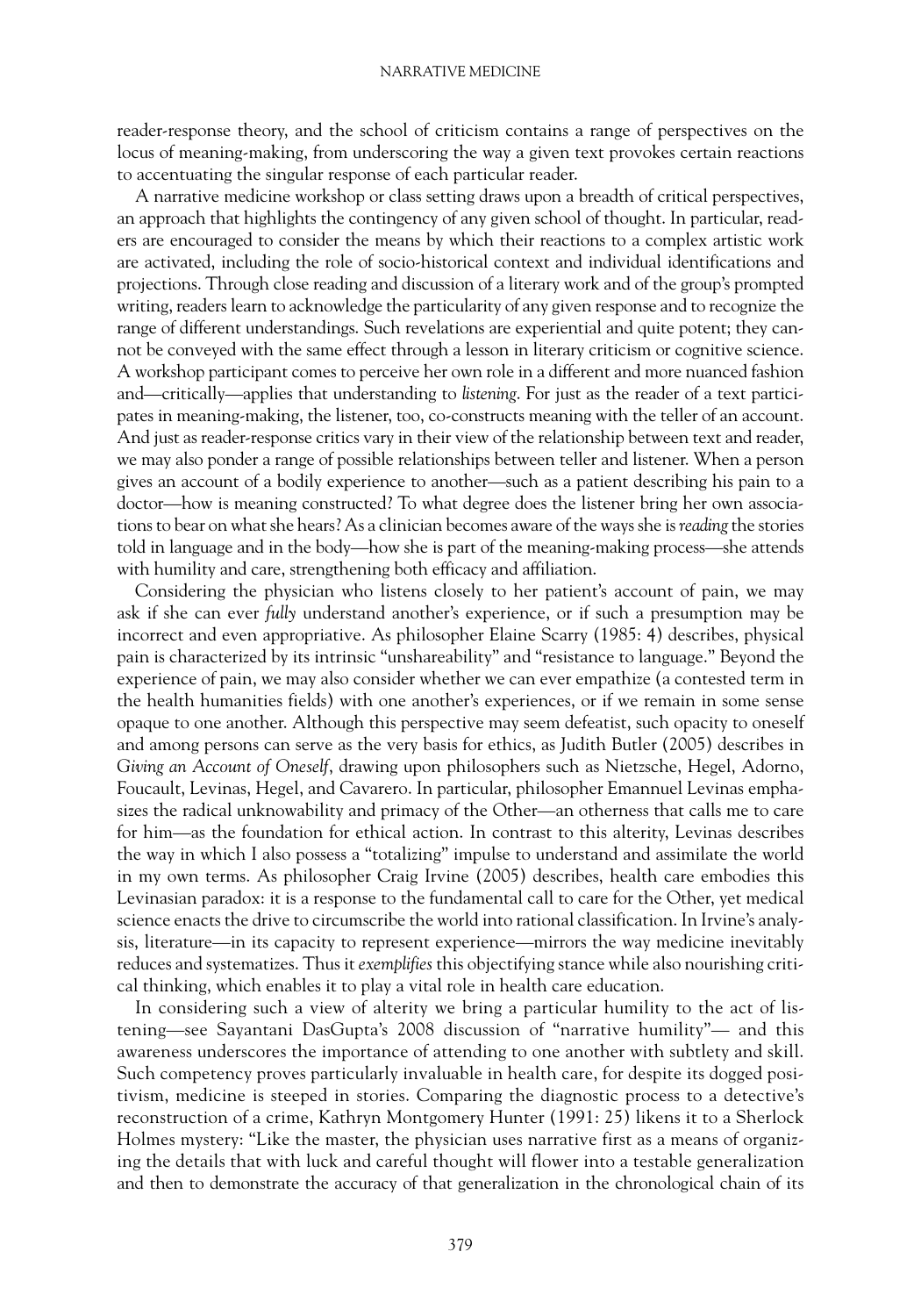details." Critical to the diagnostic process, too, is a recognition of the importance of a patient's account. As Greenhalgh and Hurwitz (1998: 6) describe, "The narrative provides meaning, context and perspective for the patient's predicament. It defines how, why, and in what way he or she is ill. It offers, in short, a possibility of *understanding* which cannot be arrived at by any other means."

 A growing interest in illness and disability narratives honors such experiences and accounts well beyond the sphere of diagnosis and treatment, and narrative medicine joins with scholars in literature and the arts, sociology, and ethnography to explore the resonance of these stories. For example, psychiatrist and anthropologist Arthur Kleinman conducts an ethnographic investigation of narratives and signs of illness, with a particular emphasis on stigma and its role in healthcare. Making the distinction between *disease* , understood as the medicalized disorder, and *illness* , elaborated as the "innately human experience of symptoms and suffering" embedded within culturally specific normative standards of bodily experiences, Kleinman (1998: 3, 10) also suggests guidance for clinicians in offering "empathic witnessing of the existential experience of suffering." And drawing upon narratology and sociology, scholars such as Anne Hunsaker Hawkins ( *Reconstructing Illness* ) and Arthur Frank ( *The Wounded Storyteller* ) offer analysis and structural typologies of "pathographies," exploring the effect of prevailing cultural narratives and objectifying healthcare practices on illness experiences.

Scholarship about illness and disability narratives often bridges analytic, affective, and corporeal understandings—Frank, for example, describes a distinction between thinking about a narrative at a critical remove and "thinking with" a story, allowing it to touch and resonate with one's own experience. Along with scholars such as Havi Carel, Kathlyn Conway, S. Kay Toombs, and others, Frank also includes personal accounts of illness in his scholarship, breaching the passive or impersonal academic voice to explore the relationship between lived experience and the various means we use to understand it. At the same time, scholars such as John Hardwig question the putative authority of memoir and autobiography, and—broadly speaking—late- 20th- century literary criticism expresses a deep- seated wariness of the effects of such stories' purported access to the unmediated experience of their authors. Recent scholarship by thinkers such as Rita Felski and Ann Jurecic seeks to resuscitate the importance of such works while heeding and responding to the critical tradition.

 Positioned at this intersection of storytelling, identity, embodiment, and critical enquiry, narrative medicine explores and interprets the ways in which stories both reflect and structure experiences. Such a project of narrative hermeneutics (a formulation emphasized by Jens Brockmeier, among others) draws upon the philosophical tradition of Heidegger, Gadamer, and Ricoeur to explore the notion of "narrative identity," the ways in which we both construct and are formed by narratives. Narrativization is here understood as an integral component of experience—we are always already embedded within a range of stories—rather than as a descriptive postscript. Moreover, the process of forming and understanding narrative meaning is an ongoing and sometimes disruptive process. For example, invoking the work of canonical symbolic anthropologist Clifford Geertz, Anna Donald (1998: 22) describes the ways in which illness experiences are often characterized by conflict over contested narrative understandings and social constructions: a particular disease has a different etiology and resonance if one is informed by traditional Chinese medicine, Western medicine, or various specialties within these disciplines; furthermore, it carries different metaphorical and historical associations in different cultures (notably critiqued by Susan Sontag in *Illness as Metaphor* ). Jerome Bruner (1987: 708) develops this perspective as well, exploring the ways in which narratives "become so habitual that they finally become recipes for structuring experience itself, for laying down routes into memory, for not only guiding the life narrative up to the present but directing it into the future."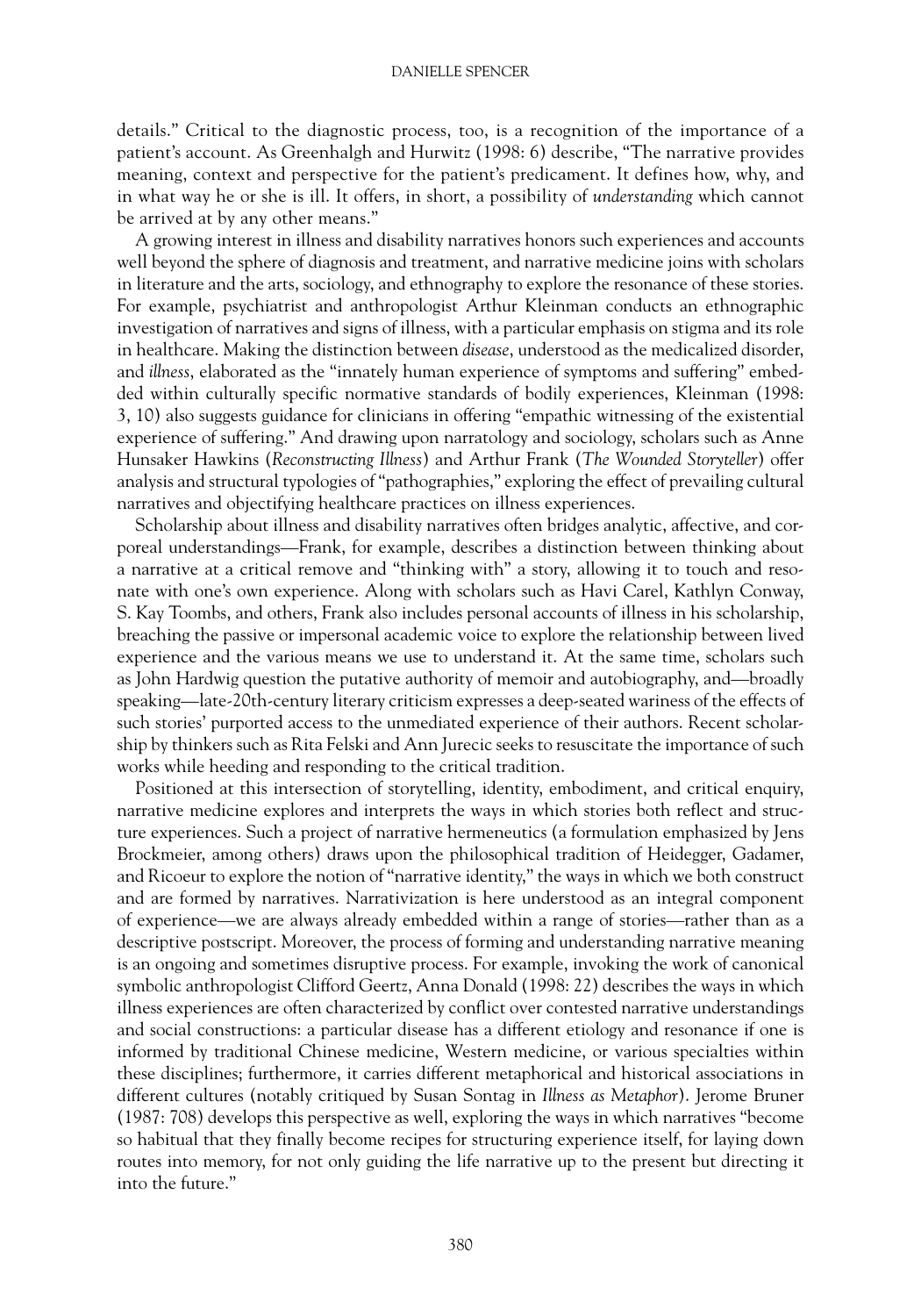Drawing upon the phenomenological tradition, corporeal narratives become vital to the interpretive project, offering an antidote to Cartesian mind-body dualism. Indeed, understanding the stories told by the body has long been integral to medical practice, from Galen to Madhavakara, from Hildegard of Bingen to Elizabeth Blackwell to Atul Gawande—and reaffirming and expanding the scope of such narratives becomes an integral part of the field. (See Chapter 42 for an elaboration of phenomenology and narrative hermeneutics in medicine.) Also critical to our understanding is continued attentiveness to the role of stories in cultural discourse, reflecting and affecting the operation of power and privilege. Informed by and participating in scholarship and activism in disability studies, LGBTQ studies, critical race theory, and other disciplines, narrative medicine explores the means by which certain narratives silence and disenfranchise individuals and groups as well as the possibility for stories to operate as a powerful tool of advocacy for social change. As Hilde Lindemann Nelson (2001) describes, "master narratives" may perpetuate detrimental identities—often internalized by oppressed individuals and groups—against which counterstories offer the possibility of "narrative repair." For example, according to Nelson, the "Clinically Correct" master narrative of trans\* identity is one that understands a trans\* person as passing or not passing as a particular gender (both before and after "transitioning"), thus perpetuating a gender binary; furthermore, it is reliant upon a pathologizing medical model. Alternative stories reframing such gender categories and affording greater personal determination without prejudice are, as Nelson argues, critical to improving the moral agency of and respect toward affected individuals and groups (2001: 125–135). Thus narrative becomes vitally important in understanding and addressing marginalization of particular groups within society.

# **Conclusion**

 Narrative medicine occupies a dynamic and evolving terrain, drawing upon and informing many disciplines. Its scope is global, with clinicians and scholars from many regions around the world working at this nexus of clinical care and the humanities. The field has a particular influence on health care education—at Columbia University College of Physicians and Surgeons in New York, for example, it is an established part of the required curriculum—and many programs turn to the field in order to strengthen humanistic education and address required competencies in inter- professional collaboration, emotional intelligence, cultural sensitivity, and listening skills. A growing body of scientific literature demonstrates that reading literary fiction improves theory of mind and that narrative medicine interventions advance clinical efficacy and humanistic care. And as we continue to address pervasive issues in public health and disparities in access to care, the field's focus on the operation of power and privilege in narratives offers an important perspective and set of analytic tools.

In addition, the field offers a significant corrective to the rule-based principlism of bioethics articulated by Beauchamp and Childress; emphasizing the particularity of any given case/story, it joins casuistry and narrative ethics—with notable contributions from Richard Zaner, Tod Chambers, Anne Hudson Jones, Hilde Lindemann Nelson, and many others—to approach ethical questions and medical decision- making with a critical *literary* understanding rather than a normative approach. In its emphasis on relationality and context, too, the field challenges the pervasive emphasis on "autonomy" in bioethics. It also offers a meaningful interdisciplinary complement to "evidence- based" medicine; in this context it is sometimes termed "narrative- evidence- based medicine"—honoring different forms of evidence such as illness narratives, and demonstrating the ways in which medical science is itself narrative in nature, bound by its own set of rhetorical and epistemological models.

 Positioned at the nexus of medicine, literature, philosophy, and many other discourses, narrative medicine seeks to bring such trans-disciplinary understanding to bear on clinical care,